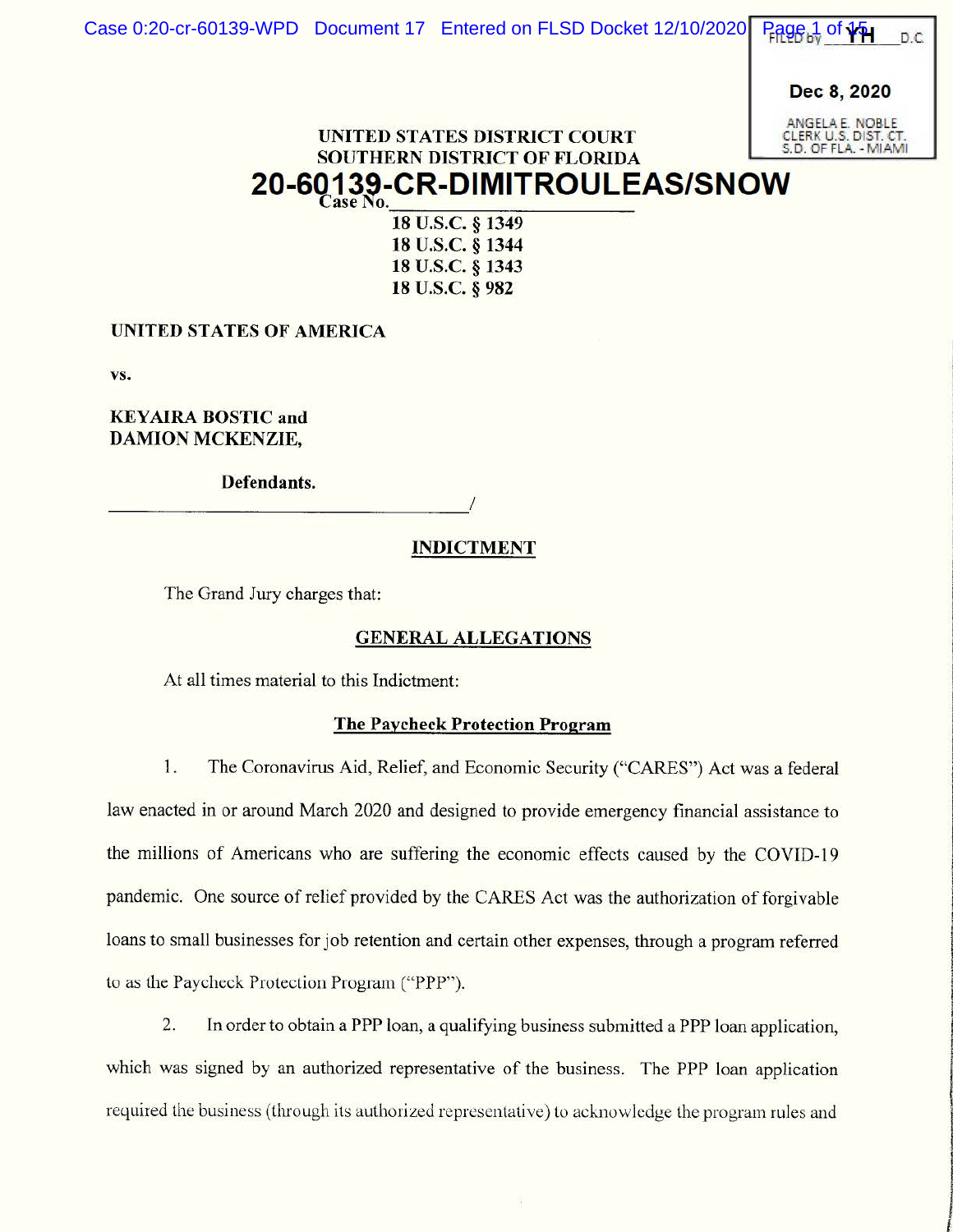make certain affirmative certifications in order to be eligible to obtain the PPP loan. In the PPP loan application (Small Business Administration ("SBA") Form 2483), the small business (through its authorized representative) was required to provide, among other things, its: (a) average monthly payroll expenses; and (b) number of employees. These figures were used to calculate the amount of money the small business was eligible to receive under the PPP. In addition, businesses applying for a PPP loan were required to provide documentation confirming their payroll expenses.

3. A PPP loan application was processed by a participating lender. If a PPP loan application was approved, the participating lender funded the PPP loan using its own monies. While it was the participating lender that issued the PPP loan, the loan was 100% guaranteed by the SBA. Data from the application, including information about the borrower, the total amount of the loan, and the listed number of employees, was transmitted by the lender to the SBA in the course of processing the loan.

4. PPP loan proceeds were required to be used by the business on certain permissible expenses—payroll costs, interest on mortgages, rent, and utilities. The PPP allowed the interest and principal on the PPP loan to be entirely forgiven if the business spent the loan proceeds on these expense items within a designated period of time and used a defined portion of the PPP loan proceeds on payroll expenses.

#### **The Defendants, Related Entities, and Individual**

5. I Arn Liquid Inc. ("Liquid") was a Florida corporation with its listed principal address in Pembroke Pines, Florida.

6. Defendant **KEYAIRA BOSTIC,** a resident of Broward County, Florida, was the president and registered agent of Liquid.

2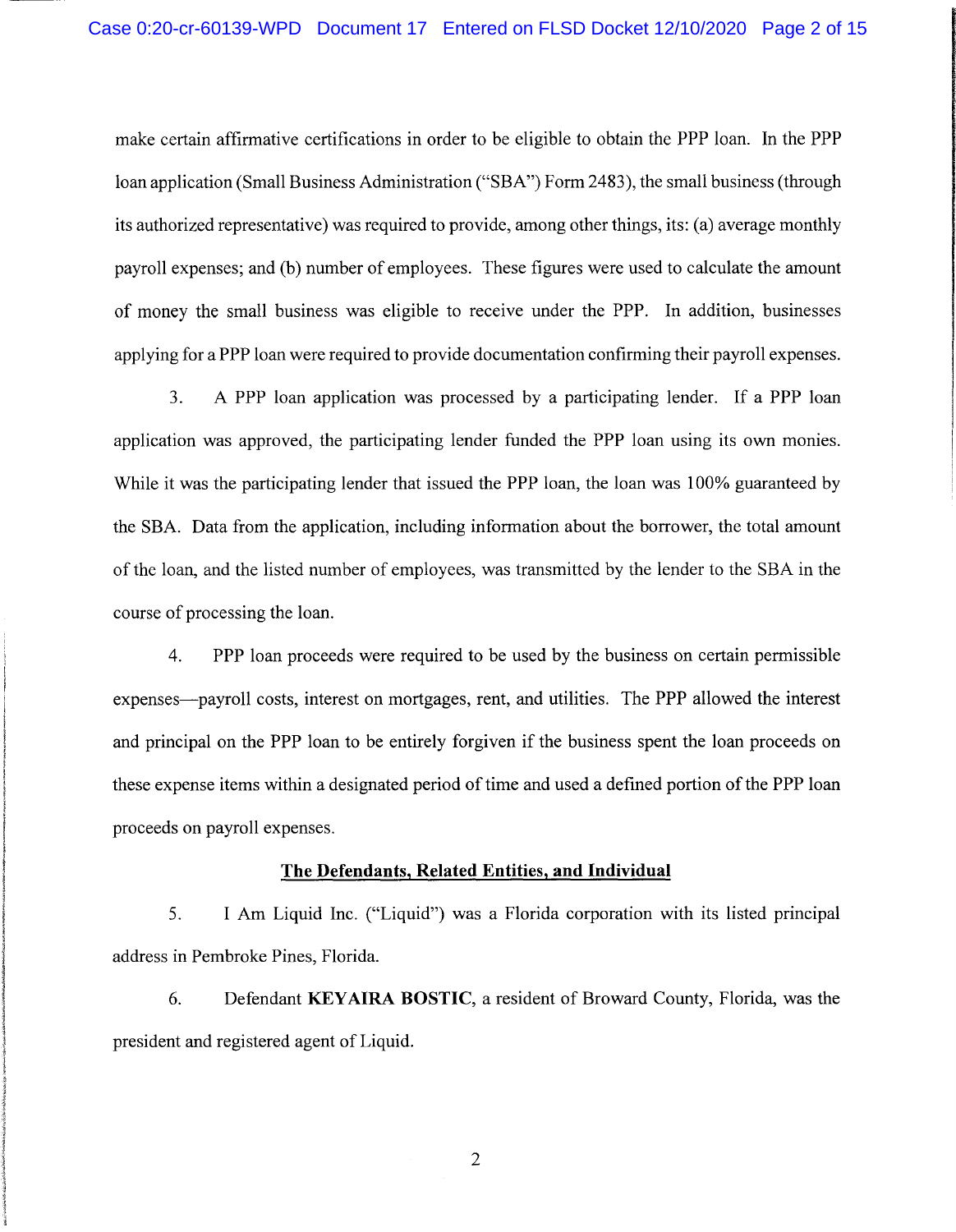7. Five Plus Investment Group LLC ("Five Plus") was a Florida corporation with its listed address in Miami, Florida.

8. Defendant **DAMION MCKENZIE,** a resident of Broward County, Florida, was a manager of Five Plus.

9. Bank 1 was a financial institution based in Salt Lake City, Utah, that was insured by the Federal Deposit Insurance Corporation ("FDIC"). Bank 1 was an approved SBA lender of PPP loans.

10. Bank 2 was a financial institution based in Fort Lee, New Jersey, that was insured by the FDIC. Bank 2 was an approved SBA lender of PPP loans.

11. Bank Processor 1 was a third-party company processor, based in Redwood City, California, that processed PPP loan applications for Bank 1 and Bank 2.

12. Individual 1 was a resident of Broward County, Florida.

## **COUNT 1 Conspiracy to Commit Bank Fraud and Wire Fraud (18 u.s.c. § 1349)**

1. The General Allegations section of this Indictment is re-alleged and incorporated by reference as though fully set forth herein.

2. From in or around May 2020, through in or around July 2020, in Miami-Dade and

Broward Counties, in the Southern District of Florida, and elsewhere, the defendants,

#### **KEYAIRA BOSTIC and DAMION MCKENZIE,**

did willfully, that is, with the intent to further the objects of the conspiracy, and knowingly combine, conspire, confederate, and agree with each other, Individual 1, and with others known and unknown to the Grand Jury, to commit offenses against the United States, that is:

a. to knowingly, and with the intent to defraud, execute, and cause the execution of, a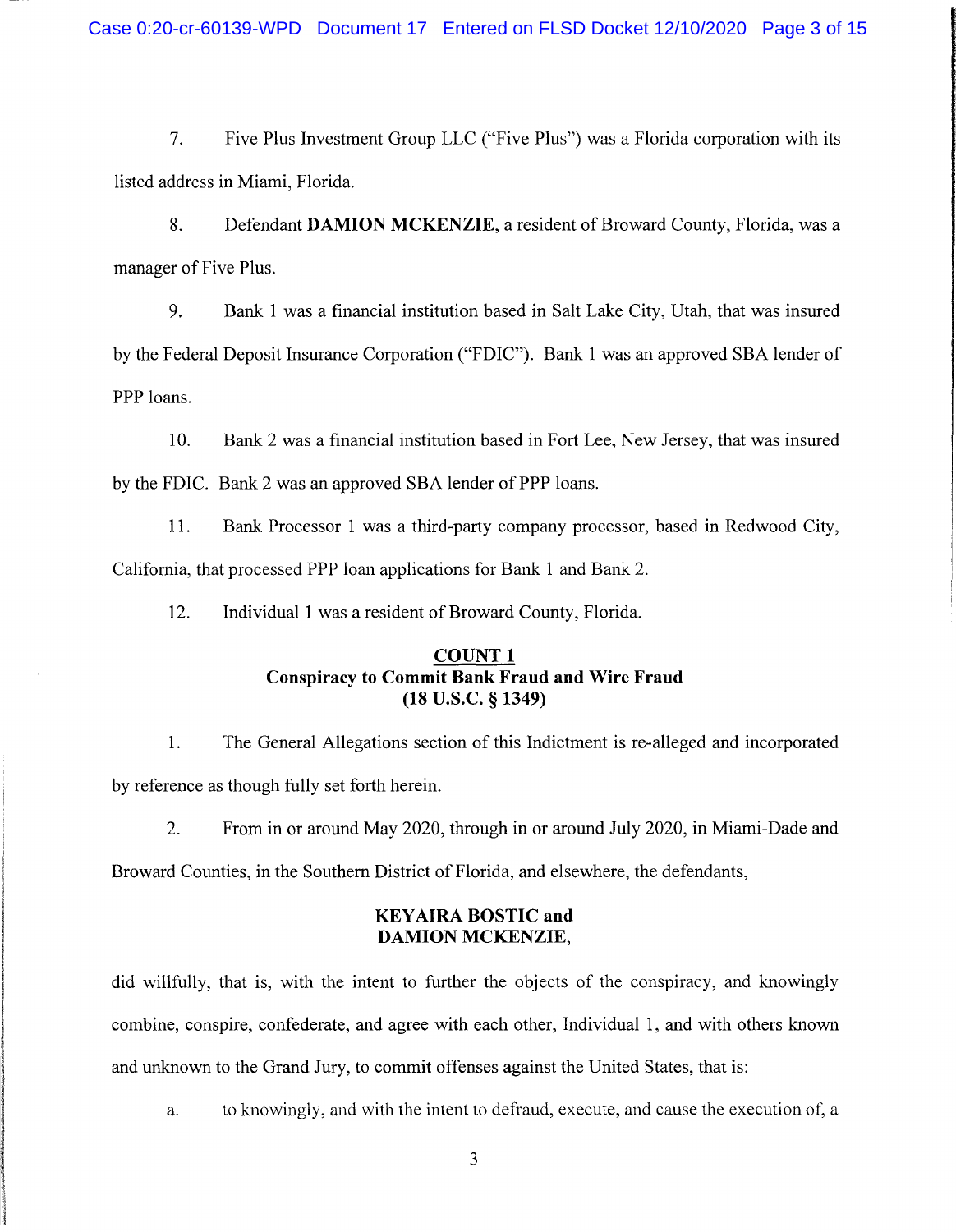scheme and artifice to defraud one or more financial institutions, which scheme and artifice would employ a material falsehood, and to knowingly, and with intent to defraud, execute, and cause the execution of, a scheme and artifice to obtain moneys and funds owned by, and under the custody and control of, one or more financial institutions, by means of materially false and fraudulent pretenses, representations, and promises relating to a material fact, in violation of Title 18, United States Code, Sections 1344(1) and (2); and

b. to knowingly, and with the intent to defraud, devise, and intend to devise, a scheme and artifice to defraud, and to obtain money and property by means of materially false and fraudulent pretenses, representations, and promises, knowing that the pretenses, representations, and promises were false and fraudulent when made, and, for the purpose of executing the scheme and artifice, did knowingly transmit and cause to be transmitted, by means of wire communication in interstate and foreign commerce, certain writings, signs, signals, pictures, and sounds, in violation of Title 18, United States Code, Section 1343.

#### **PURPOSE OF THE CONSPIRACY**

3. It was the purpose of the conspiracy for the defendants and their co-conspirators to unlawfully enrich themselves by, among other things: (a) submitting and causing the submission of false and fraudulent applications for loans and grants made available through the SBA to provide relief for the economic effects caused by the COVID-19 pandemic, including PPP loans; (b) offering, paying, and receiving kickbacks in return for referring other individuals for the submission of false and fraudulent loan applications; and (c) diverting fraud proceeds for the defendants' and co-conspirators' personal use, the use and benefit of others, and to further the conspiracy.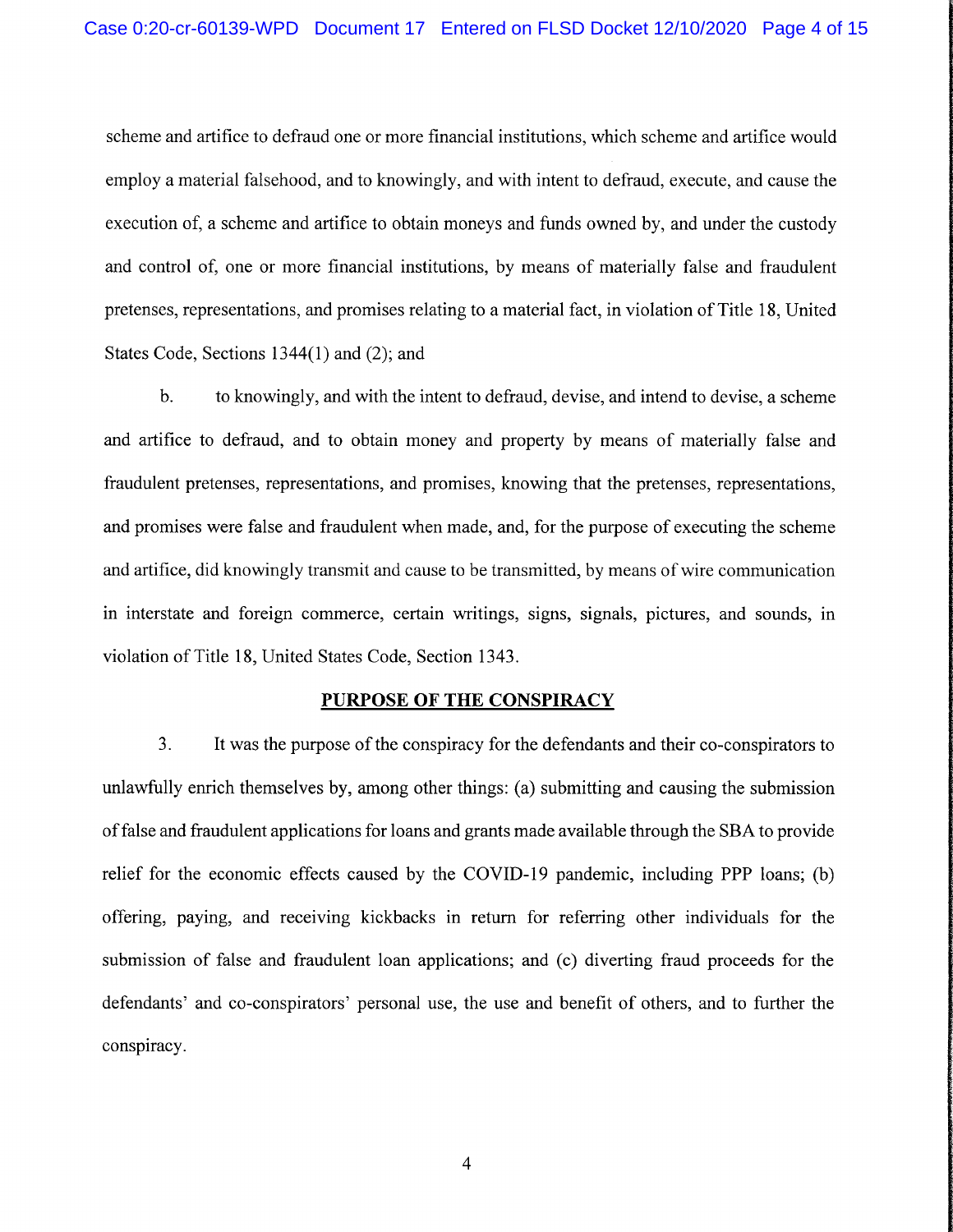#### **MANNER AND MEANS OF THE CONSPIRACY**

The manner and means by which the defendants and their co-conspirators sought to accomplish the objects and purpose of the conspiracy included, among others, the following:

4. Individual 1 created online accounts with Bank Processor 1 for Liquid, Five Plus, and other entities.

5. **KEYAIRA BOSTIC, DAMION MCKENZIE,** Individual 1, and other coconspirators submitted and caused the submission of fraudulent PPP loan applications for Liquid, Five Plus, and other entities, via interstate wire communications, through Bank Processor 1's online portal.

6. The PPP loan applications submitted by **KEY AIRA BOSTIC, DAMION MCKENZIE,** Individual 1, and other co-conspirators for Liquid, Five Plus, and other entities included falsified bank statements and payroll-tax forms, among other things, and falsely and fraudulently represented the borrowing entities' number of employees and amount of monthly payroll.

7. **KEYAIRA BOSTIC, DAMION MCKENZIE,** Individual 1, and other coconspirators recruited co-conspirators to submit additional fraudulent PPP loan applications, often in exchange for kickbacks from the proceeds received through the fraudulently obtained PPP loans.

8. **KEYAIRA BOSTIC, DAMION MCKENZIE,** and other co-conspirators sent text messages and email communications to Individual 1 that contained the names, addresses, and personal/business information of other co-conspirators for the purpose of creating and submitting additional fraudulent PPP loan applications for those co-conspirators.

9. As a result of the false and fraudulent PPP loan applications submitted as part of this scheme, Bank 1 and Bank 2 disbursed millions of dollars in PPP loan proceeds, which were

5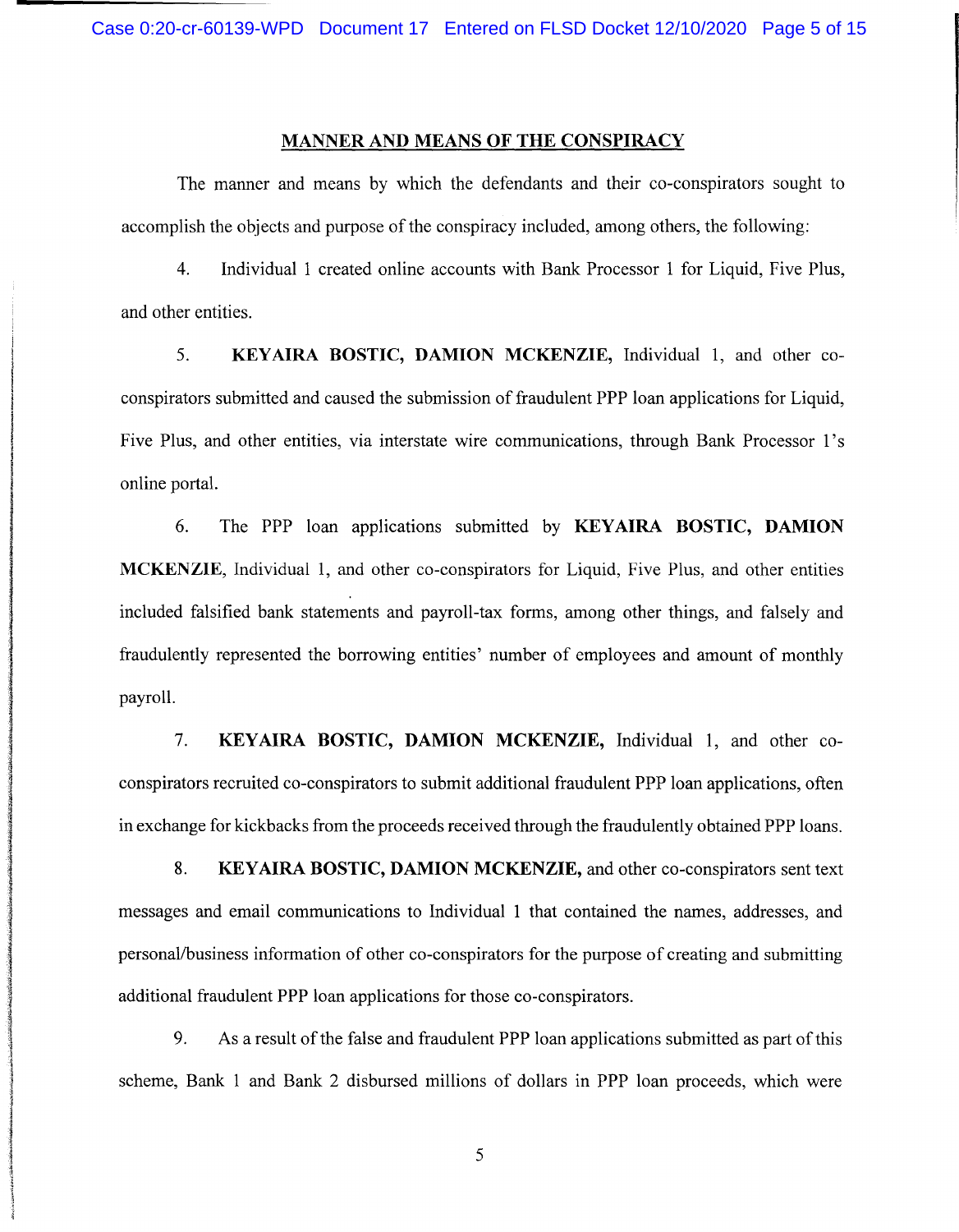transferred to **KEYAIRA BOSTIC, DAMION MCKENZIE,** Individual 1, and other coconspirators via interstate wire transmissions.

10. **KEYAIRA BOSTIC, DAMION MCKENZIE,** Individual 1, and other coconspirators used the proceeds from the fraud scheme for their own use, the use of others, and to further the conspiracy.

All in violation of Title 18, United States Code, Section 1349.

#### **COUNTS 2-3 Bank Fraud (18 u.s.c. § 1344)**

1. The General Allegations section of this Indictment is re-alleged and incorporated by reference as though fully set forth herein.

2. From on or about May 15, 2020, and continuing through on or about July 20, 2020, in Miami-Dade and Broward Counties, in the Southern District of Florida, and elsewhere, the defendants,

#### **KEYAIRA BOSTIC and DAMION MCKENZIE,**

did knowingly, and with the intent to defraud, execute, and attempt to execute, and cause the execution of, a scheme and artifice to defraud one or more financial institutions, which scheme and artifice employed a material falsehood, and did knowingly, and with intent to defraud, execute, and attempt to execute, and cause the execution of, a scheme and artifice to obtain moneys and funds owned by, and under the custody and control of, one or more financial institutions, by means of materially false and fraudulent pretenses, representations, and promises relating to a material fact, in violation of Title 18, United States Code, Sections 1344(1) and (2).

#### **PURPOSE OF THE SCHEME AND ARTIFICE**

3. It was the purpose of the scheme and artifice for the defendants and their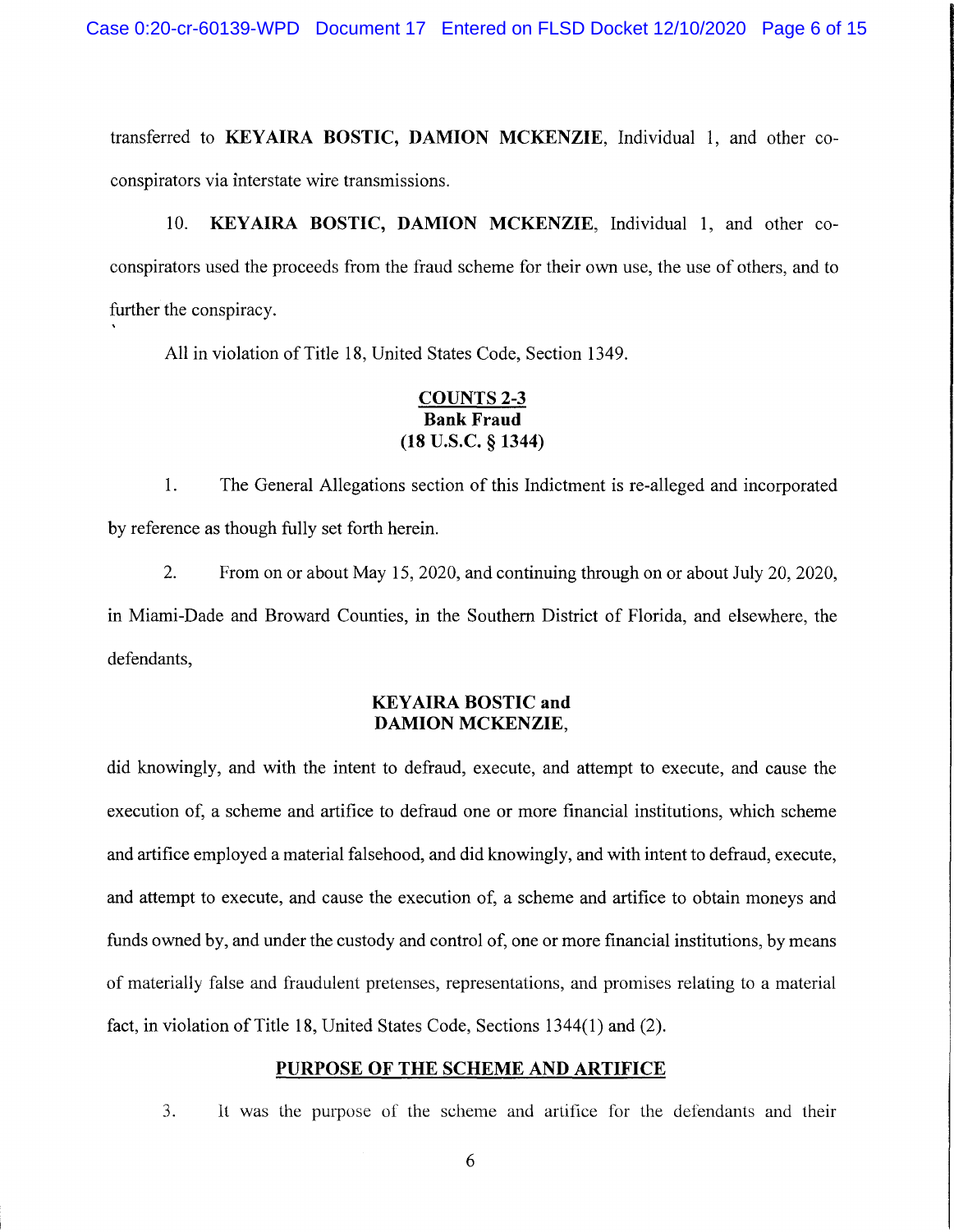accomplices to unlawfully enrich themselves by, among other things: (a) submitting and causing the submission of false and fraudulent applications for loans and grants made available through the SBA to provide relief for the economic effects caused by the COVID-19 pandemic, including PPP loans; (b) offering, paying, and receiving kickbacks in return for referring other individuals for the submission of false and fraudulent loan applications; and (c) diverting fraud proceeds for the defendants' and accomplices' personal use, the use and benefit of others, and to further the fraud.

#### **THE SCHEME AND ARTIFICE**

4. The Manner and Means of the Conspiracy section of Count 1 of this Indictment is re-alleged and incorporated by reference as though fully set forth herein as a description of the scheme and artifice.

#### **EXECUTION OF THE SCHEME AND ARTIFICE**

5. On or about the dates specified below, in the Southern District of Florida, and elsewhere, **KEYAIRA BOSTIC** and **DAMION MCKENZIE** did execute, and attempt to execute, and cause the execution of, the above-described scheme and artifice to defraud, as more particularly described below:

| <b>COUNT</b>   | <b>APPROXIMATE</b><br><b>DATE</b> | DEFENDANT(S)                                        | <b>EXECUTION</b>                                                                                                                                                                |
|----------------|-----------------------------------|-----------------------------------------------------|---------------------------------------------------------------------------------------------------------------------------------------------------------------------------------|
| $\overline{2}$ | May 16, 2020                      | <b>DAMION MCKENZIE</b>                              | transmission<br>Electronic<br>to<br>Bank Processor 1 of four (4)<br>IRS Forms 941 (Employer's<br>Quarterly Federal Tax Return)<br>for calendar year 2019 for Five<br>Plus.      |
| 3              | May 19, 2020                      | <b>KEYAIRA BOSTIC and</b><br><b>DAMION MCKENZIE</b> | transmission<br>Electronic<br>tο<br>Bank Processor 1 of Paycheck<br>Protection Program Borrower<br>Application Form requesting<br>loan in the amount of \$84,515<br>for Liquid. |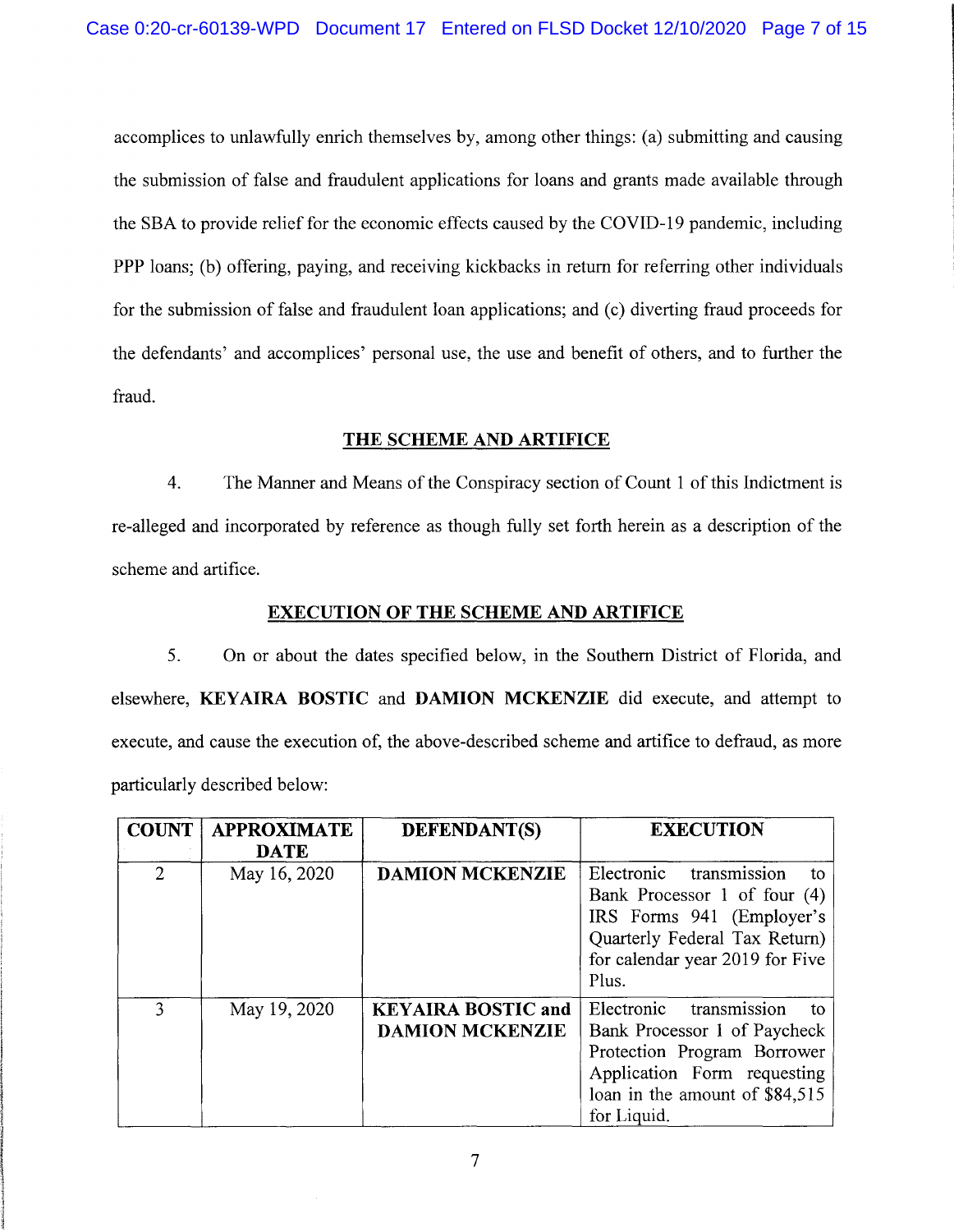In violation of Title 18, United States Code, Sections 1344(1) and (2), and 2.

## **COUNTS 4-8 Wire Fraud (18 u.s.c.** § **1343)**

1. The General Allegations section of this Indictment is re-alleged and incorporated by reference as though fully set forth herein.

2. From on or about May 15, 2020, and continuing through on or about July 20, 2020, in Miami-Dade and Broward Counties, in the Southern District of Florida, and elsewhere, the defendants,

#### **KEYAIRA BOSTIC and DAMION MCKENZIE,**

did knowingly, and with the intent to defraud, devise, and intend to devise, a scheme and artifice to defraud, and to obtain money and property by means of materially false and fraudulent pretenses, representations, and promises, knowing that the pretenses, representations, and promises were false and fraudulent when made, and, for the purpose of executing the scheme and artifice, did knowingly transmit and cause to be transmitted, by means of wire communication in interstate and foreign commerce, certain writings, signs, signals, pictures and sounds, in violation of Title 18, United States Code, Section 1343.

#### **PURPOSE OF THE SCHEME AND ARTIFICE**

3. It was the purpose of the scheme and artifice for the defendants and their accomplices to unlawfully enrich themselves by, among other things: (a) submitting and causing the submission of false and fraudulent applications for loans and grants made available through the SBA to provide relief for the economic effects caused by the COVID-19 pandemic, including PPP loans; (b) offering, paying, and receiving kickbacks in return for referring other individuals for the submission of false and fraudulent loan applications; and (c) diverting fraud proceeds for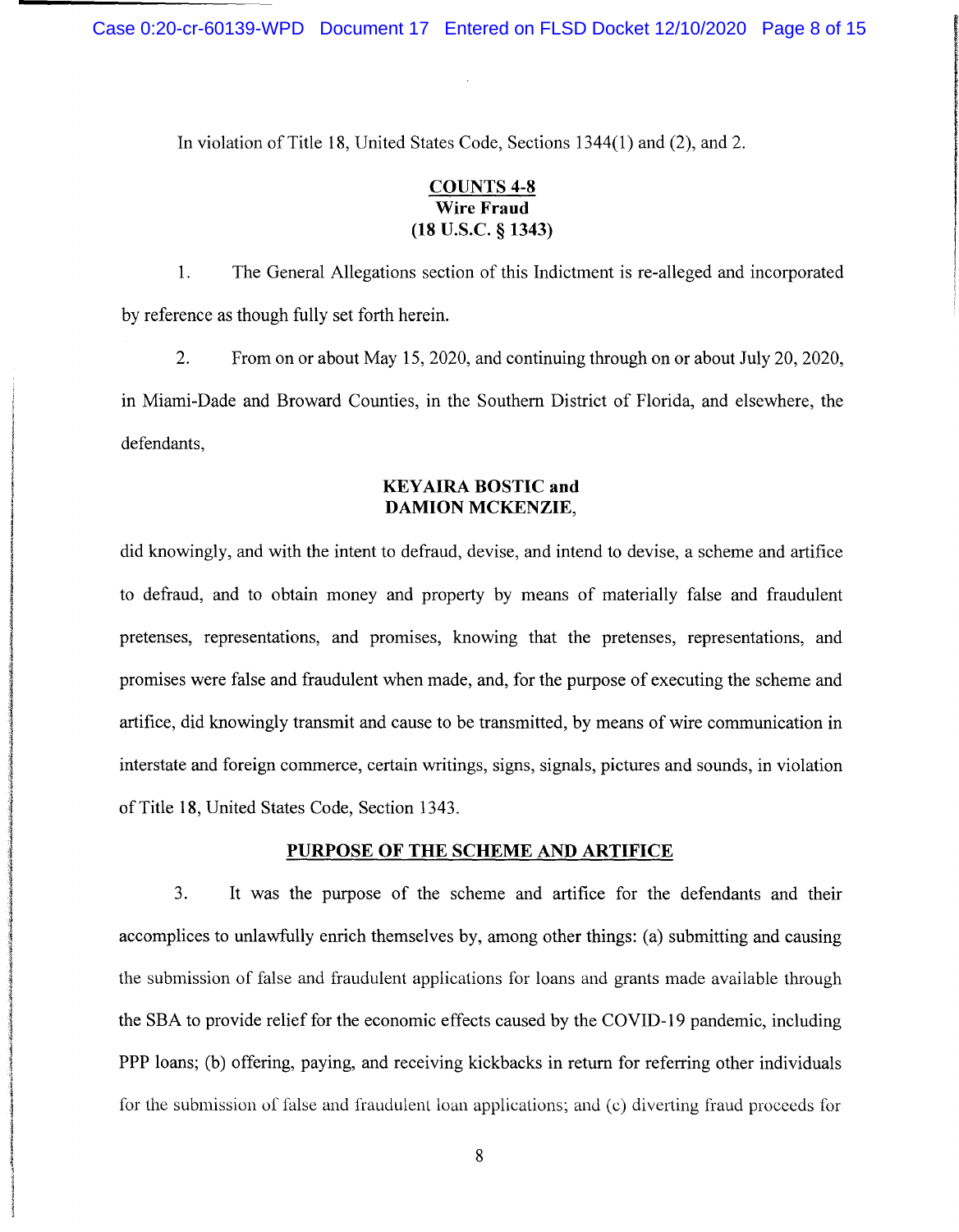the defendants' and accomplices' personal use, the use and benefit of others, and to further the fraud.

#### **THE SCHEME AND ARTIFICE**

4. The Manner and Means of the Conspiracy section of Count 1 of this Indictment is re-alleged and incorporated by reference as though fully set forth herein as a description of the scheme and artifice.

#### **USE OF WIRES**

5. On or about the dates specified as to each count below, in the Southern District of Florida, and elsewhere, **KEYAIRA BOSTIC** and **DAMION MCKENZIE,** for the purpose of executing and in furtherance of the aforesaid scheme and artifice to defraud, and to obtain money and property by means of materially false and fraudulent pretenses, representations, and promises, knowing that the pretenses, representations, and promises were false and fraudulent when made, did knowingly transmit and cause to be transmitted in interstate and foreign commerce, by means of wire communication, certain writings, signs, signals, pictures, and sounds, as described below:

**International Constitution of the Constitution** 

**BARACA ANG ANG ANG ANG ANG ANG ANG AN** 

II. Mark Land Controller and Construction of the American School School School School School School School Sch<br>In the Constitution of the Constitution of the Constitution of the Constitution of the Constitution of the Con

|   | <b>COUNT   APPROXIMATE</b> | <b>DEFENDANT(S)</b>    | <b>DESCRIPTION OF WIRE</b>    |  |
|---|----------------------------|------------------------|-------------------------------|--|
|   | <b>DATE</b>                |                        |                               |  |
| 4 | May 15, 2020               | <b>DAMION MCKENZIE</b> | E-mail transmission<br>from   |  |
|   |                            |                        | DAMION MCKENZIE to            |  |
|   |                            |                        | Individual 1, in the Southern |  |
|   |                            |                        | District of Florida, through  |  |
|   |                            |                        | Google's servers outside of   |  |
|   |                            |                        | Florida, attaching signed IRS |  |
|   |                            |                        | Forms 941 for Five Plus for   |  |
|   |                            |                        | calendar year 2019.           |  |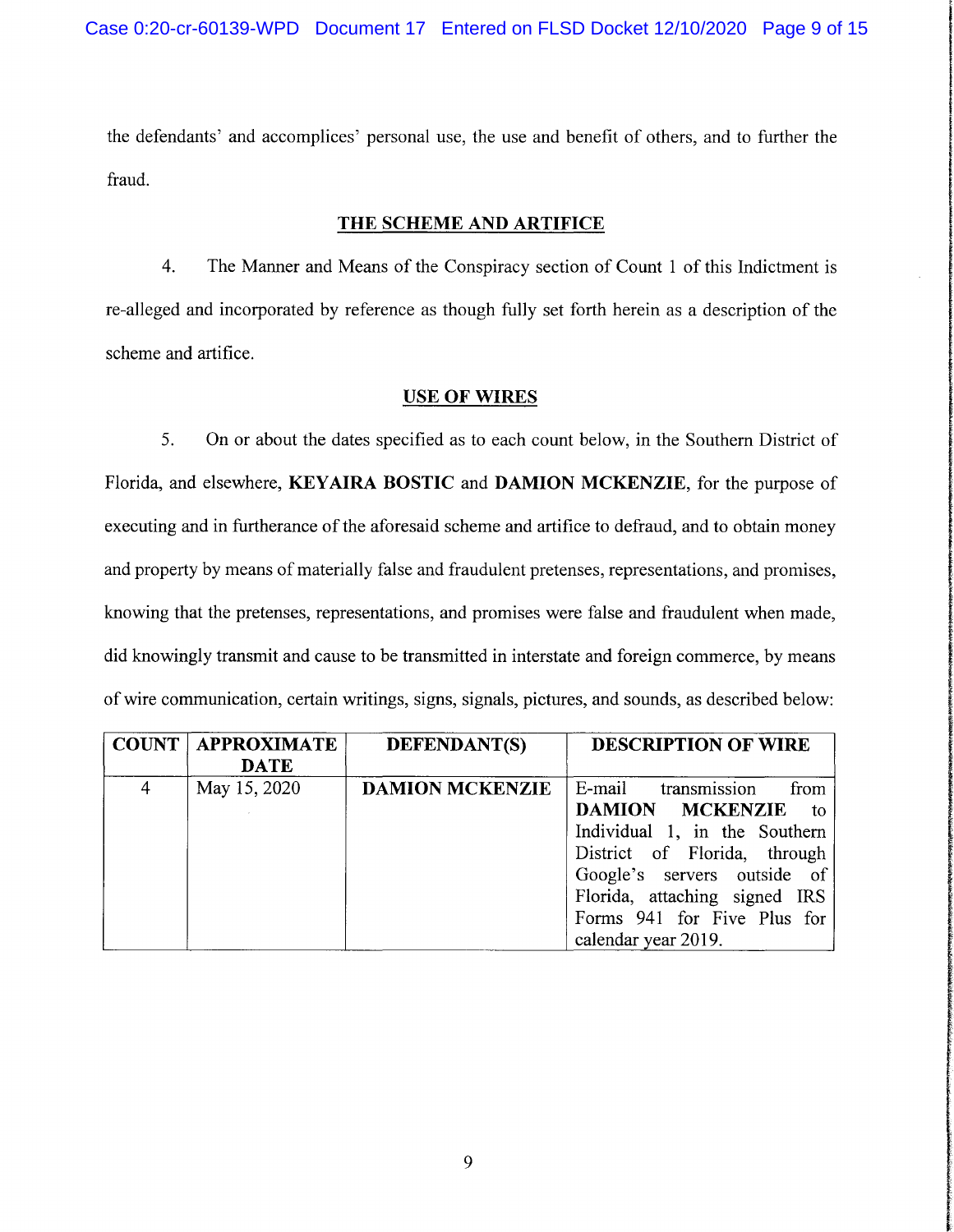| 5              | May 21, 2020 | <b>KEYAIRA BOSTIC and</b> | Wire transfer in the amount of                |  |
|----------------|--------------|---------------------------|-----------------------------------------------|--|
|                |              | <b>DAMION MCKENZIE</b>    | \$21,130 from the JP Morgan                   |  |
|                |              |                           | Chase account ending in 2310,                 |  |
|                |              |                           | belonging to Liquid, to the                   |  |
|                |              |                           | Citibank account ending in 6828,              |  |
|                |              |                           | belonging<br>to<br>Individual<br>1.           |  |
|                |              |                           | causing a wire transmission from              |  |
|                |              |                           | the Southern District of Florida to           |  |
|                |              |                           | outside of Florida.                           |  |
| 6              | May 23, 2020 | <b>KEYAIRA BOSTIC</b>     | transmission<br>E-mail<br>from                |  |
|                |              |                           | <b>KEYAIRA</b><br><b>BOSTIC</b><br>to         |  |
|                |              |                           | Individual 1, in the Southern                 |  |
|                |              |                           | District of<br>Florida,<br>through            |  |
|                |              |                           | Google's<br>outside<br>servers<br>of          |  |
|                |              |                           | Florida,<br>attaching<br>$\mathbf{a}$<br>bank |  |
|                |              |                           | statement and information intake              |  |
|                |              |                           | sheet containing the personal,                |  |
|                |              |                           | business,<br>and<br>banking                   |  |
|                |              |                           | information of D.W. and his                   |  |
|                |              |                           | company.                                      |  |
| $\overline{7}$ | May 26, 2020 | <b>KEYAIRA BOSTIC and</b> | Deposit of check in the amount of             |  |
|                |              | <b>DAMION MCKENZIE</b>    | \$20,000 from a company referred              |  |
|                |              |                           | to the scheme into the PNC                    |  |
|                |              |                           | ending<br>7116,<br>account<br>in              |  |
|                |              |                           | belonging<br>MCKENZIE,<br>$\mathsf{to}$       |  |
|                |              |                           | causing a wire transmission from              |  |
|                |              |                           | inside the Southern District of               |  |
|                |              |                           | Florida to outside of Florida.                |  |
| 8              | July 2, 2020 | <b>DAMION MCKENZIE</b>    | Deposit of check in the amount of             |  |
|                |              |                           | \$90,000 from a company referred              |  |
|                |              |                           | to the scheme into PNC account                |  |
|                |              |                           | ending in 1286, belonging to Five             |  |
|                |              |                           | Plus, causing a wire transmission             |  |
|                |              |                           | from inside the Southern District             |  |
|                |              |                           | of Florida to outside of Florida.             |  |

In violation of Title 18, United States Code, Sections 1343 and 2.

## **FORFEITURE ALLEGATIONS**

1. The allegations contained in this Indictment are hereby re-alleged and by this reference fully incorporated herein for the purpose of alleging forfeiture to the United States of certain property in which the defendants, **KEY AIRA BOSTIC and DAMION MCKENZIE,**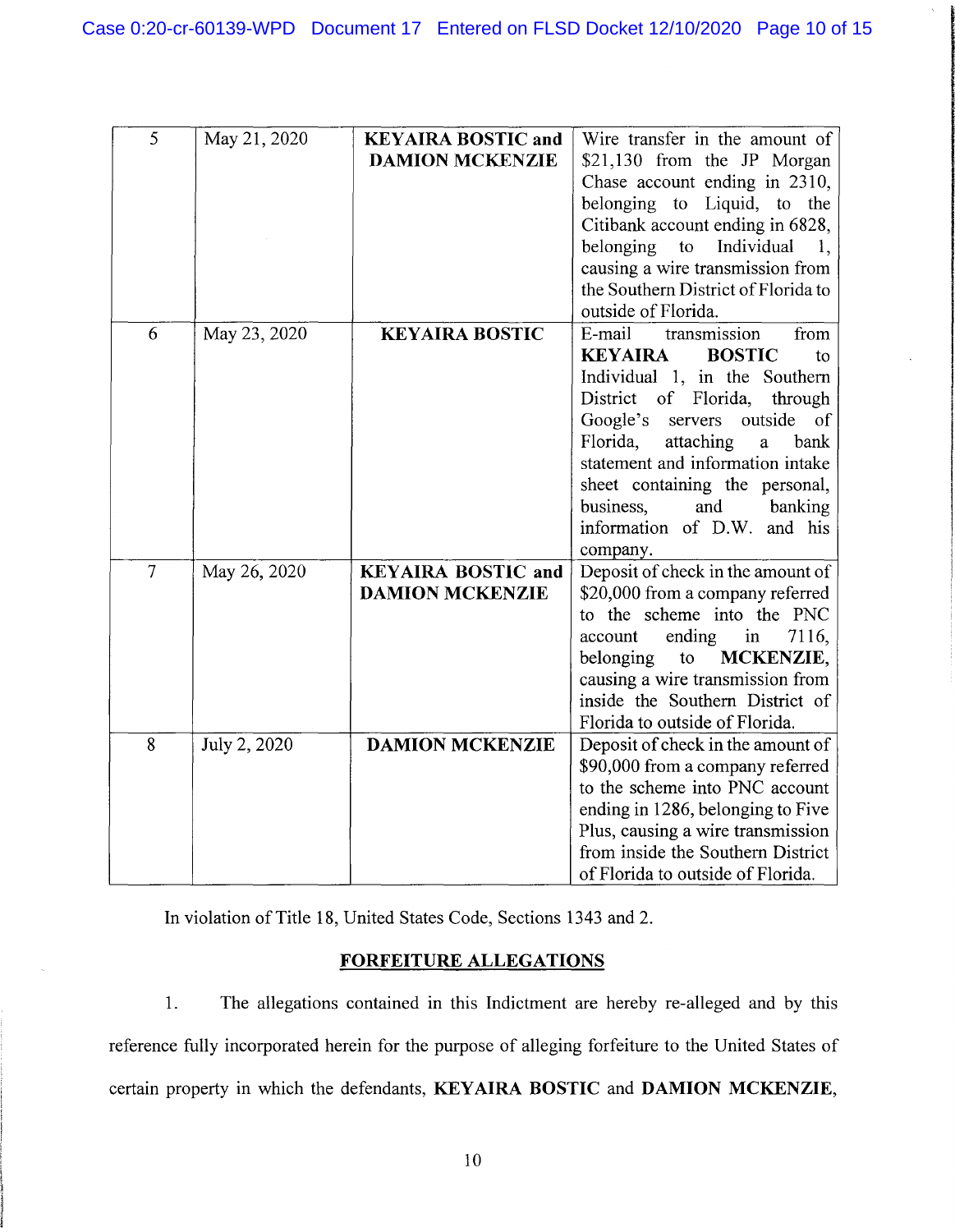have an interest.

2. Upon conviction of a violation of Title 18, United States Code, Sections 1343, 1344 and 1349, as alleged in this Indictment, the defendant so convicted shall forfeit to the United States any property constituting, or derived from, any proceeds the defendant obtained, directly or indirectly, as the result of such violation pursuant to Title 18, United States Code, Section  $982(a)(2)(A)$ .

3. The property subject to forfeiture as a result of the alleged offenses includes, but is not limited to, the following: up to and including \$41,903.00 on deposit in account number 000000587822310 at J.P. Morgan Chase Bank held in the name of I Am Liquid Inc.

4. If any of the property subject to forfeiture, as a result of any act or omission of the defendant:

a. cannot be located upon the exercise of due diligence;

b. has been transferred or sold to, or deposited with, a third party;

c. has been placed beyond the jurisdiction of the court;

d. has been substantially diminished in value; or

e. has been commingled with other property which cannot be divided without difficulty, the United States shall be entitled to the forfeiture of substitute property under the provisions of Title 21, United States Code, Section 853(p).

11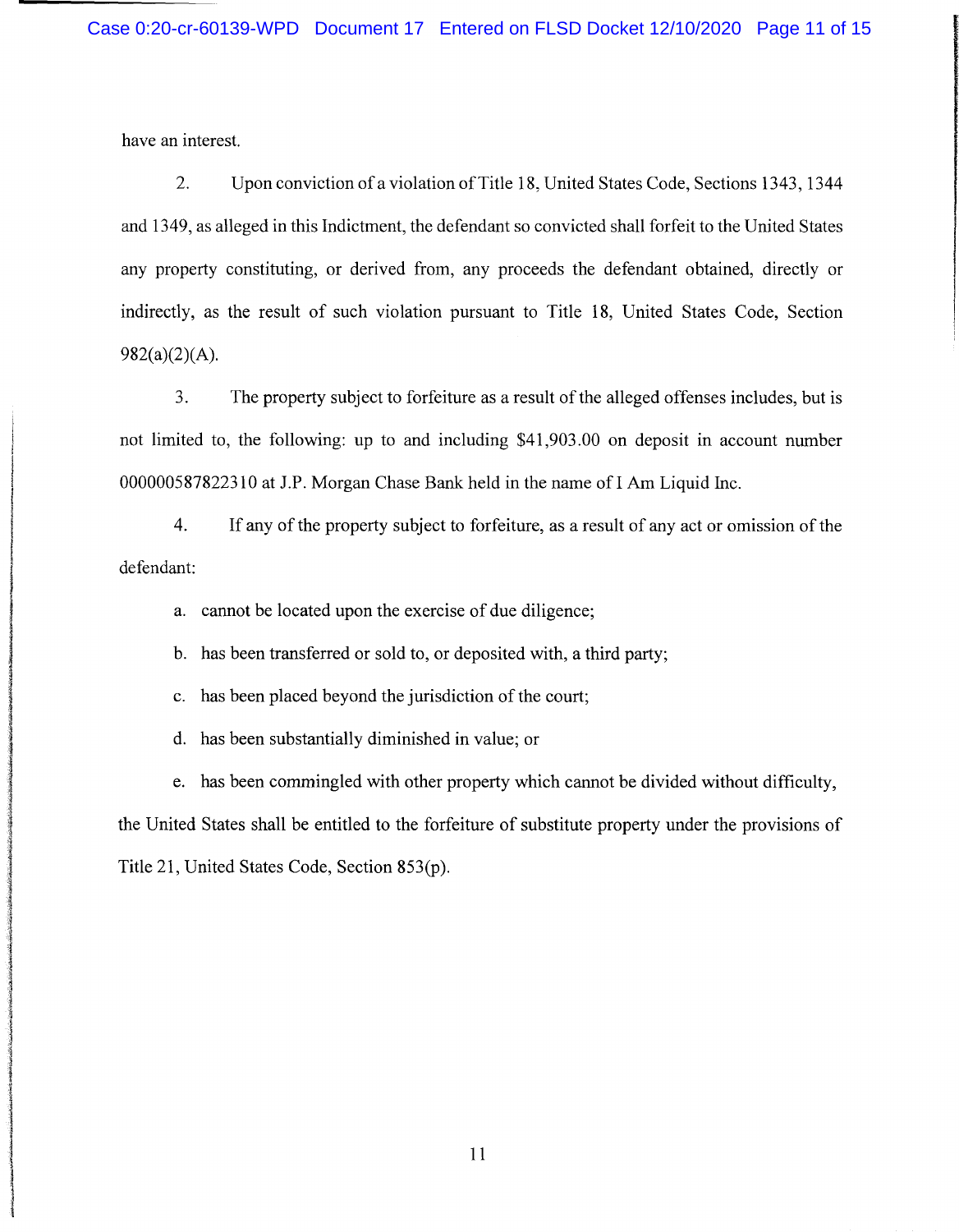All pursuant to Title 18, United States Code, Section 982(a)(2)(A), and the procedures set forth in Title 21, United States Code, Section 853, as incorporated by Title 18, United States Code, Section 982(b)(1).

A TRUE BILL

FOREPERSON /

ARIANA FAJARDO ORSHAN **FOLDANIEL**S. KAHN

**DAXYD-8. TURKEN** 

UNITED STATES ATTORNEY ACTING CHIEF, FRAUD SECTION

**FORTHLIP B. TROUT<br>TRIAL ATTORNEY, FRAUD SECTION**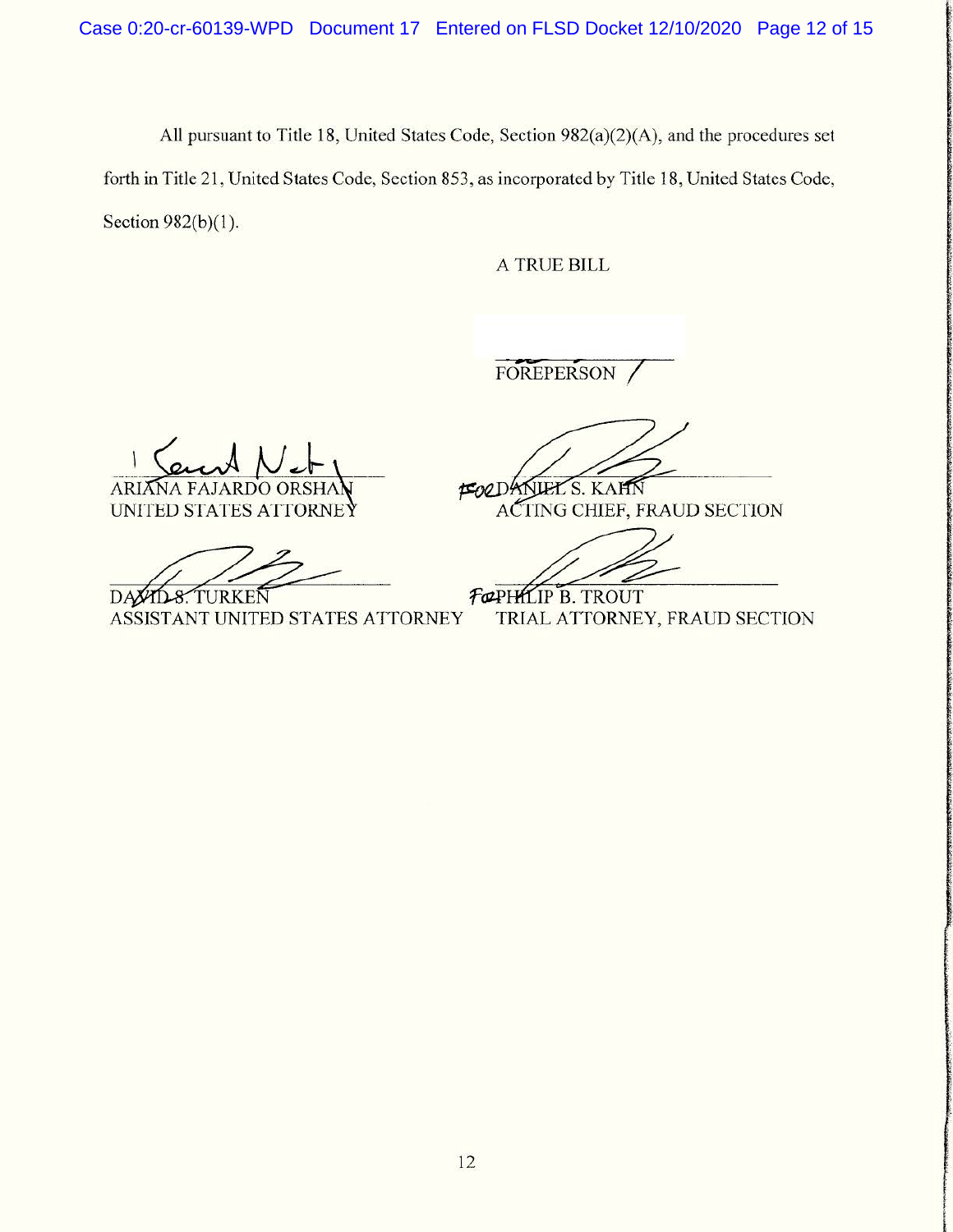|  | Case 0:20-cr-60139-WPD Document 17 Entered on FLSD Docket 12/10/2020 Page 13 of 15 |  |  |  |  |
|--|------------------------------------------------------------------------------------|--|--|--|--|
|--|------------------------------------------------------------------------------------|--|--|--|--|

**UNITED STATES DISTRICT COURT SOUTHERN DISTRICT OF FLORIDA** 

| UNITED STATES OF AMERICA<br>v. |                                           |                                                                                                                                                                                                                                                                                                                                                                                                          | <b>CASE NO.</b><br><b>CERTIFICATE OF TRIAL ATTORNEY*</b>                                                                                                                                                      |  |  |
|--------------------------------|-------------------------------------------|----------------------------------------------------------------------------------------------------------------------------------------------------------------------------------------------------------------------------------------------------------------------------------------------------------------------------------------------------------------------------------------------------------|---------------------------------------------------------------------------------------------------------------------------------------------------------------------------------------------------------------|--|--|
|                                |                                           |                                                                                                                                                                                                                                                                                                                                                                                                          |                                                                                                                                                                                                               |  |  |
| KEYAIRA BOSTIC, et al.,        |                                           | Defendant.                                                                                                                                                                                                                                                                                                                                                                                               | <b>Superseding Case Information:</b>                                                                                                                                                                          |  |  |
|                                | Miami<br>FTL                              | <b>Court Division:</b> (Select One)<br>Key West<br><b>FTP</b><br>WPB.                                                                                                                                                                                                                                                                                                                                    | Yes<br>N <sub>0</sub><br>New defendant(s)<br>Number of new defendants<br>Total number of counts                                                                                                               |  |  |
|                                | 1.                                        |                                                                                                                                                                                                                                                                                                                                                                                                          | I have carefully considered the allegations of the indictment, the number of defendants, the number of<br>probable witnesses and the legal complexities of the Indictment/Information attached hereto.        |  |  |
|                                | 2.                                        | Act, Title 28 U.S.C. Section 3161.                                                                                                                                                                                                                                                                                                                                                                       | I am aware that the information supplied on this statement will be relied upon by the Judges of this<br>Court in setting their calendars and scheduling criminal trials under the mandate of the Speedy Trial |  |  |
|                                | 3.                                        | Interpreter:<br>(Yes or No)<br>No.<br>List language and/or dialect                                                                                                                                                                                                                                                                                                                                       |                                                                                                                                                                                                               |  |  |
|                                | 4.                                        | This case will take $\frac{3}{2}$ days for the parties to try.                                                                                                                                                                                                                                                                                                                                           |                                                                                                                                                                                                               |  |  |
|                                | 5.                                        | Please check appropriate category and type of offense listed below:                                                                                                                                                                                                                                                                                                                                      |                                                                                                                                                                                                               |  |  |
|                                |                                           | (Check only one)                                                                                                                                                                                                                                                                                                                                                                                         | (Check only one)                                                                                                                                                                                              |  |  |
|                                | I<br>$\rm II$<br>III<br>IV<br>$\mathbf V$ | $\sqrt{ }$<br>0 to 5 days<br>6 to 10 days<br>11 to 20 days<br>21 to 60 days<br>61 days and over                                                                                                                                                                                                                                                                                                          | Petty<br>Minor<br>Misdem.<br>$\sqrt{2}$<br>Felony                                                                                                                                                             |  |  |
|                                | 6.                                        | Has this case previously been filed in this District Court?<br>If yes: Judge<br>(Attach copy of dispositive order)<br>Has a complaint been filed in this matter?<br>If yes: Magistrate Case No.<br>Related miscellaneous numbers:<br>Defendant(s) in federal custody as of<br>Defendant(s) in state custody as of<br>Rule 20 from the District of<br>Is this a potential death penalty case? (Yes or No) | (Yes or No)<br>No.<br>Case No.<br>Yes<br>(Yes or No)<br>20-MJ-6318-PMH and 20-MJ-6316-PMH<br>No                                                                                                               |  |  |
|                                | 7.                                        | prior to August 9, 2013 (Mag. Judge Alicia O. Valle)?                                                                                                                                                                                                                                                                                                                                                    | Does this case originate from a matter pending in the Central Region of the U.S. Attorney's Office<br>No $\checkmark$<br>Yes                                                                                  |  |  |
|                                | 8.                                        | prior to August 8, 2014 (Mag. Judge Shaniek Maynard)?                                                                                                                                                                                                                                                                                                                                                    | Does this case originate from a matter pending in the Northern Region of the U.S. Attorney's Office<br>$No \rightharpoonup$<br>Yes $\frac{1}{2}$                                                              |  |  |
|                                | 9.                                        | prior to October 3, 2019 (Mag. Judge Jared Strauss)?                                                                                                                                                                                                                                                                                                                                                     | Does this case originate from a matter pending in the Central Region of the U.S. Attorney's Office<br>Yes<br>No $\checkmark$                                                                                  |  |  |
|                                |                                           | *Penalty Sheet(s) attached                                                                                                                                                                                                                                                                                                                                                                               | <b>DAVID S. FURKEN</b><br>ASSISTANT UNITED STATES ATTORNEY<br>FLORIDA BAR NO. 28573<br>REV 6/5/2020                                                                                                           |  |  |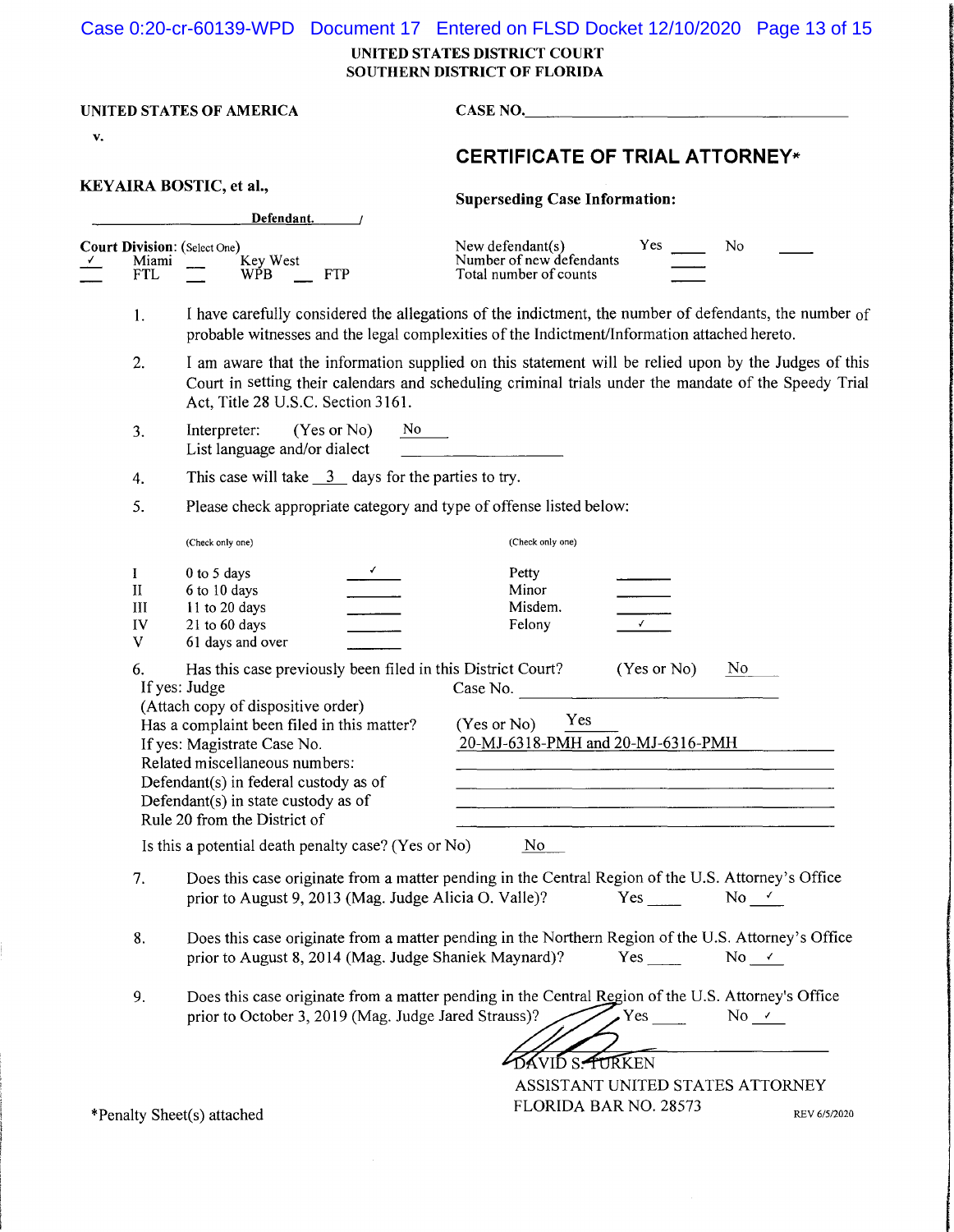## **UNITED STATES DISTRICT COURT SOUTHERN DISTRICT OF FLORIDA**

PENALTY SHEET

| Defendant's Name: DAMION MCKENZIE |                                                  |  |  |
|-----------------------------------|--------------------------------------------------|--|--|
|                                   |                                                  |  |  |
| Count #: $1$                      |                                                  |  |  |
|                                   | Conspiracy to Commit Bank Fraud and Wire Fraud   |  |  |
|                                   | Title 18, United States Code, Section 1349       |  |  |
| *Max. Penalty:                    | Thirty (30) Years' Imprisonment                  |  |  |
| Counts #: 2-3                     |                                                  |  |  |
| <b>Bank Fraud</b>                 |                                                  |  |  |
|                                   | Title 18, United States Code, Section 1344       |  |  |
| *Max. Penalty:                    | Thirty (30) Years' Imprisonment as to each count |  |  |
| Counts #: 4, 5, 7, and 8          |                                                  |  |  |
| Wire Fraud                        |                                                  |  |  |
|                                   | Title 18, United States Code, Section 1343       |  |  |
| *Max. Penalty:                    | Twenty (20) Years' Imprisonment as to each count |  |  |

**\*Refers only to possible term of incarceration, does not include possible fines, restitution, special assessments, parole terms, or forfeitures that may be applicable.** 

 $\mathcal{L}_{\mathcal{C}}$